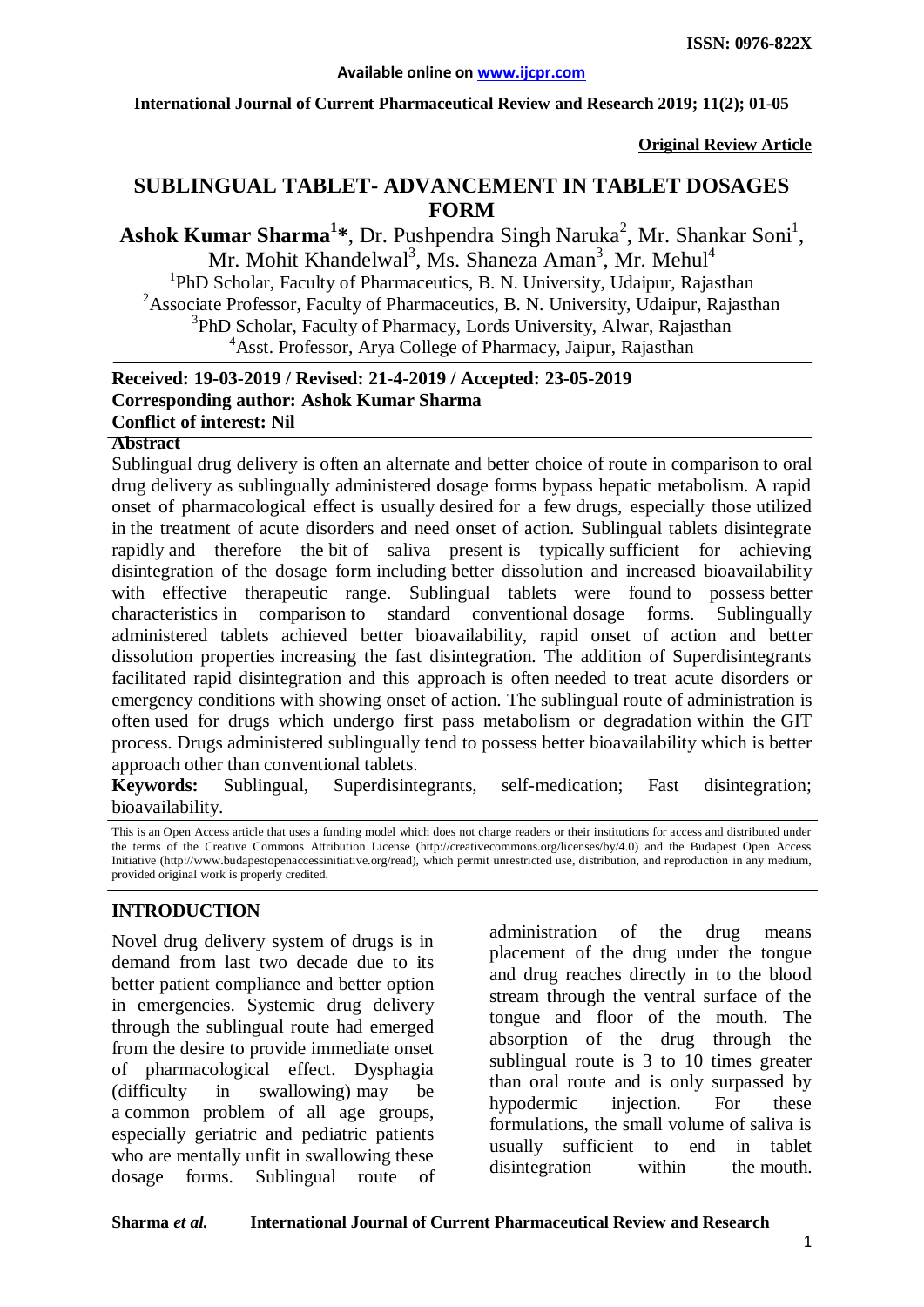Sublingual absorption is usually rapid in action, but also short acting in duration. Nitroglycerine, is the best example that, is an effective antiangina drug but is extensively metabolized when taken orally (>90%). it's rapidly absorbed through the sublingual mucosa, and its peak plasma level is reached within 1‐2 min.[1-4]

## **Mechanism of sublingual absorption**

The mucosal lining consists of three distinct layers. The outermost layer is that the epithelial membrane, which consists of stratified squamous epithelial cells and features a protective barrier function. The innermost layer of the epithelial membrane is termed the basement membrane that replenishes the epithelium. Below the epithelium lies the lamina propria followed by the submucosa. The lamina propria may be a hydrated and fewer dense layer of connective tissue containing collagen and elastic fibres. The oral submucosa is additionally richly furnished with blood vessels.[5-7]

### **Drugs for sublingual administration**

Sublingually absorbed nutrition, which avoids exposure to the gastric system and liver, means direct nutritional benefits, particularly important for sufferers of gastrointestinal difficulties like ulcers, hyperactive gut, coeliac disease, those with compromised digestion, the elderly and invalids–the nutritional benefit is independent of gastro-intestinal influences.[8]

### **Advantages**

• Liver bypassed and also drug is protected against degradation because of pH and digestive enzymes of the GI tract.

• Improved patient compliance because of the minimizing of associated pain with injections; administration of medication in unconscious or incapacitated patients.

All given Low dosage gives high efficacy as hepatic first-pass metabolism is avoided.

The large contact surface of the oral

contributes to rapid and extensive drug absorption for onset of Action.

A relatively rapid onset of action is often achieved as compared to the oral route.

Rapid absorption and better blood levels due to higher bioavailability.

They also present the advantage of providing fast dissolution and disintegration in mouth without any water or Chewing.[9]

### **Disadvantages**

Sublingual medication can't be used when a patient is uncooperative. Since sublingual administration of medicine interferes with eating, drinking, and talking, this route is usually considered unsuitable for prolonged administration. The patient shouldn't smoke while taking sublingual medication because smoking causes vasoconstriction of the vessels. This may decrease the absorption of the medication.[10]

## **Formulation aspects of sublingual tablet**

The distinct feature within the formulation of sublingual tablets involves the choice of suitable excipients of bland taste that shall ultimately leading to a rapidly disintegrating tablet they're by enhancing the dissolution of active ingredient.

There are two differing types of the sublingual tablet:

- 1. Molded Sublingual Tablets.
- 2. Compressed Sublingual Tablets.

## **Molded sublingual tablets**

Molded sublingual tablets are usually prepared from soluble ingredients in order that the tablets are completely and rapidly soluble. They contain, additionally to the drug, an excipient or base namely lactose, dextrose, sucrose, mannitol or other rapidly soluble materials or mixtures of those ingredients. Tablets containing insoluble excipients could also be prepared from finally divided kaolin, carbonate, phosphate or other insoluble powders. To ensure rapid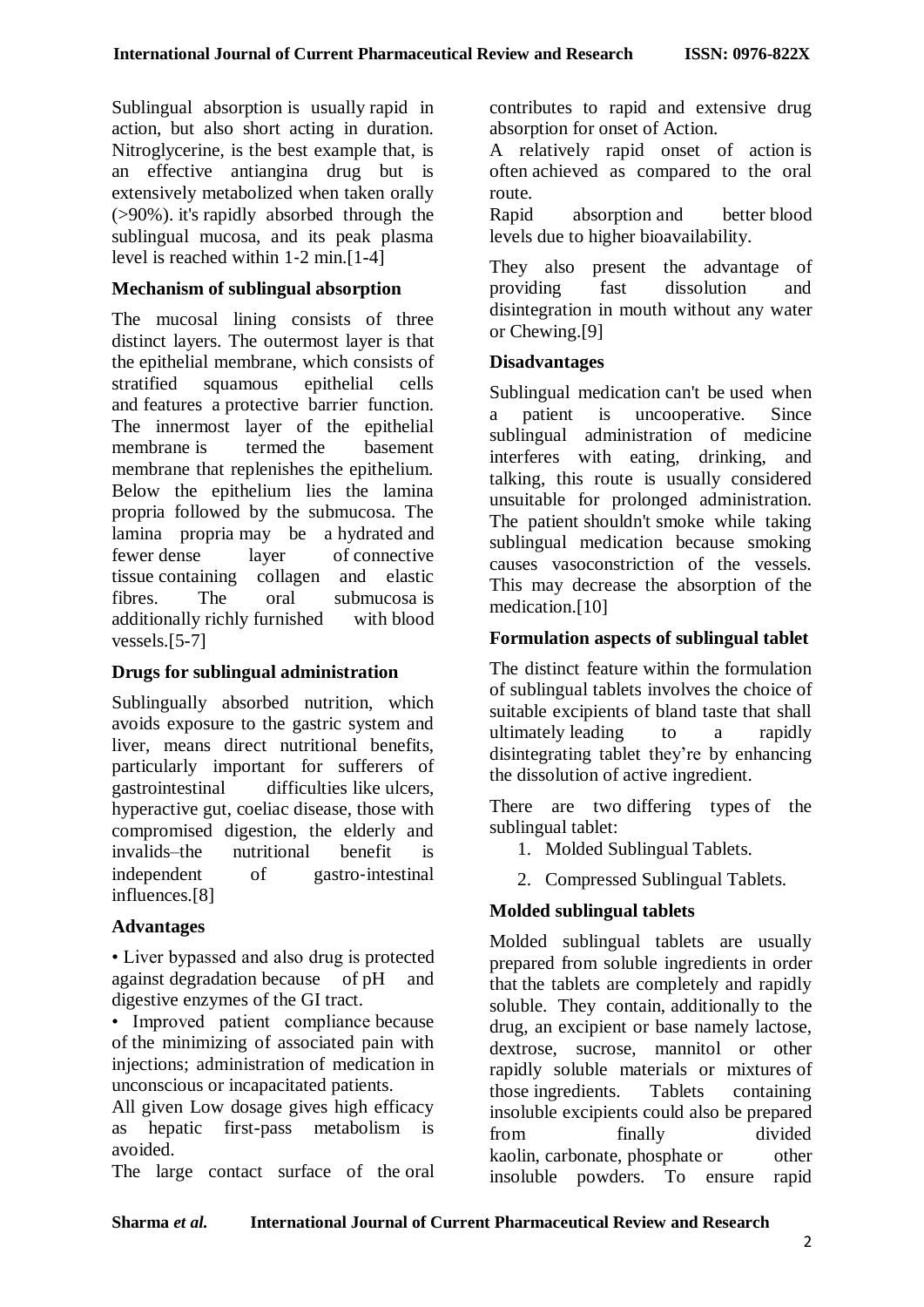solubility of the soluble tablets, the excipients are usually skilled a fine screen or # 120 mesh bolting cloth. After the excipients are blended with the drug, the powder mix is moistened with the solvent, which is most ordinarily alcohol and water mixture. Other volatile solvents, like acetone or hydrocarbons, can also be used. Antioxidants like sodium bisulphate and buffers or other ingredients could also be added to enhance the physical and chemical stability of the merchandise to extend the hardness and reduce the erosion on the sides of the tablets during handling, agents like glucose, sucrose, acacia or povidone could also be added to the solvent mixture.<sup>[11]</sup>

### **Compressed sublingual tablets**

Compressed sublingual tablets are often prepared by two different methods:

- a) Wet Granulation method
- b) Direct compression method

The directly compressible sublingual tablet formulation contains directly compressible soluble excipients, an excellent disintegrant, and lubricant. it's going to also contain microcrystalline cellulose, a dry binder, buffers, surfaceactive agents, sweeteners, and flavors. Sugar-based excipients are widely used as bulking agents due to their high aqueous solubility, sweetness, pleasant feeling within the mouth, and good tastemasking. Nearly all sublingual formulations incorporate some saccharidebased material. the selection of an appropriate disintegrant and its amount are critical for achieving a quick disintegration and dissolution rate. Sometimes effervescent agents are wont to increasing disintegration and dissolution of sublingual tablets.[12]

## **In vitro and in vivo evaluation Physical evaluation**

All batches of sublingual formulations like tablets and films were evaluated for weight variation and drug content. But hardness

and friability were calculated for tablets. As the hardness of sublingual tablet is a crucial factor because if the sublingual tablet is just too hard, the solvent-borne drug attenuation might not occur into the inside portion of the tablet and thus remain on a surface portion of the tablet, where the drug attenuation might not adhere to the sublingual tablet.

If the sublingual tablet is just too soft, the sublingual tablet could also be disintegrated by the solvent of the drug attenuation. Preferably, the solvent-borne drug attenuation should be absorbed into the inside of the sublingual tablet.

Weight variation test is conducted by selecting 20 tablets randomly as per IP. [13]

## **Disintegration time (DT)**

A relatively simple method with rigorous conditions has been developed to guage the DT of sublingual tablets. Each individual tablet is dropped into 10‐mL glass tube (1.5‐cm diameter) containing 2 ml water, and therefore the time required for complete tablet disintegration is observed visually and recorded employing a stopwatch. The visual inspection is often enhanced by gently rotating the tube at a forty five  $\circ$  angle, without agitation, to distribute any tablet particles which may mask any remaining undisintegrated portion of the tablets.[14] **Wetting time (WT)**

Although a wetting test isn't a USP standard test, it's useful for internal control and provides a supportive evaluation of those sublingual tablets. Using this test, the time required for moisture to penetrate the tablet completely is measured and possibly represents the time required to release the drug within the presence of minute volumes of saliva.<sup>[14]</sup>

### **Friability**

Twenty tablets are to be weighed and placed during a Roche friabilator and therefore the equipment has got to be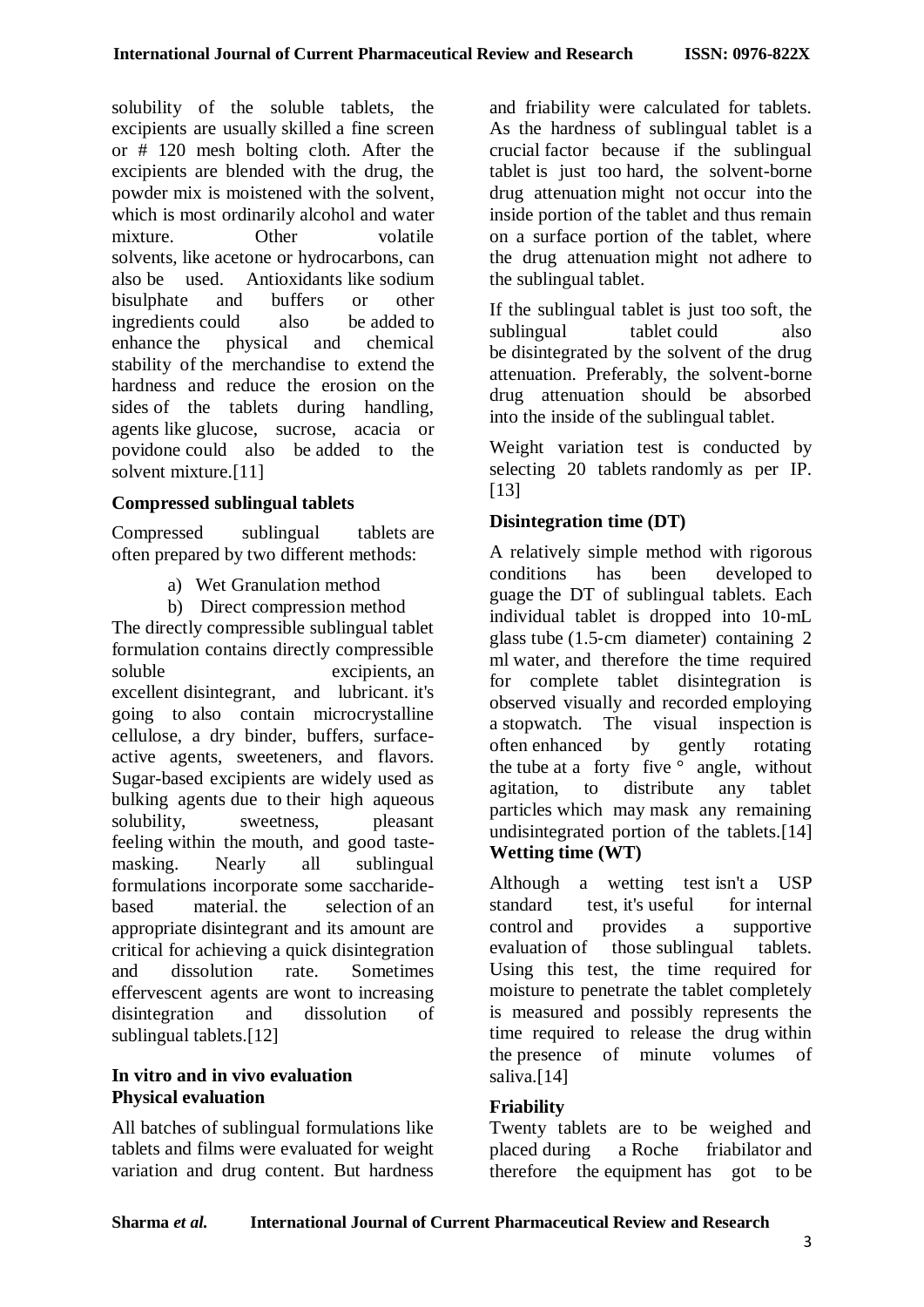rotated at 25 rpm for 4 min. Tablets are often calculated by:

% Friability =  $\frac{\text{Initial Weight} - \text{Final Weight}}{\text{Initial Weight}}$  X 100 Initial Weight

### **In vivo evaluation**

Pharmacokinetic data analysis and bioavailability evaluation Rabbits are described together of the few laboratory animals that don't have keratinized mucosa, thus closely resembling human sublingual mucosal tissue 25. The maximal plasma concentration (Cmax) and therefore the time to achieve maximum plasma concentration (Tmax) are often directly obtained from the plasma data. the world under the plasma concentration curve (AUC) also can calculate using the trapezoidal rule then the bioavailability.[15]

### **Recent developments**

Nitroglycerine-delivering sublingual aerosol formulation (nitro-glycerine in

## **REFERENCES:**

- 1. Ishikawa T, Koizumi N, Mukai B. Pharmacokinetics of acetaminophen from rapidly disintegrating compressed tablet prepared using microcrystalline cellulose (PH‐M‐06) and spherical sugar granules. Chem Pharm Bull (Tokyo) 2001; 49: 230‐32.
- 2. Price TM, Blauer KL, Hansen M, Stanczy k F, Lobo R, Bates GW. Single-dose pharmacokinetics of sublingual versus oral administration of micronized 17 beta‐estra diol. Obstet Gynecol 1997; 89: 340‐45.
- 3. R.P Walton Absorption of drugs through the oral mucosa. III Fat-water solubility coefficient of alkaloids. Proc Soc Exp Bio Med 1935; 32: 1488.
- 4. Kurosaki Y, Takatori T, Nishimura H, Nak ayama T, Kimura T. Regional variation in oral mucosal drug absorption permeability and degree of keratinization in hamster oral cavity. Pharm Res 1991; 8:1297‐1301.

propellants) during a metered‐dose spraying pump, Nitrolingual spray, was developed. It delivers nitroglycerine by spraying onto or under the tongue within the sort of spray droplets, which ultimately increase the absorption and hence the bioavailability of nitroglycerine. The rapid onset of action is usually required in case of hypertension.[15]

### **CONCLUSION**

In conclusion, this review demonstrates that there are variety of commercially available sublingual formulations manufactured using various technologies. The publically available information on sublingual tablets implies that this dosage form has good potential to enhance drug delivery in treating variety of indications. In most reported cases, it's been shown that the sublingual dosage form not only improves the patient's compliance, but also reduces the time for the onset of the drug action, and increases the bioavailability of drugs as compared to standard tablets.

- 5. Ghosh TK, Chatterjee DJ, Pfister WR. Quick dissolving oral dosage forms: Scientific and regulatory considerations from a clinical pharmacology and biopharmaceutical perspective.Drug Delivery to the Oral Cavt yMolecules to Market. NY, USA: CRC Pr e,2005:337‐356.
- 6. CA Squier, PW Wertz. Structure and function of the oral mucosa and implications for drug delivery," in oral mucosal drug delivery. MJ Tathbone. Ed. (Marcel Dekker, New York, NY; 2006. p. 1-26.
- 7. Kurosaki Y, Takatori T, Nishimura H, Nakayama T, Kimura T. Regional variation in oral mucosal drug absorption permeability and degree of keratinization in hamster oral cavity. Pharm Res 2011; 8:1297‐301.
- 8. Narang N, Sharma J. Sublingual mucosa as a route for systemic drug delivery. Int J Pharm Pharm Sci 2010; 3:18-22.